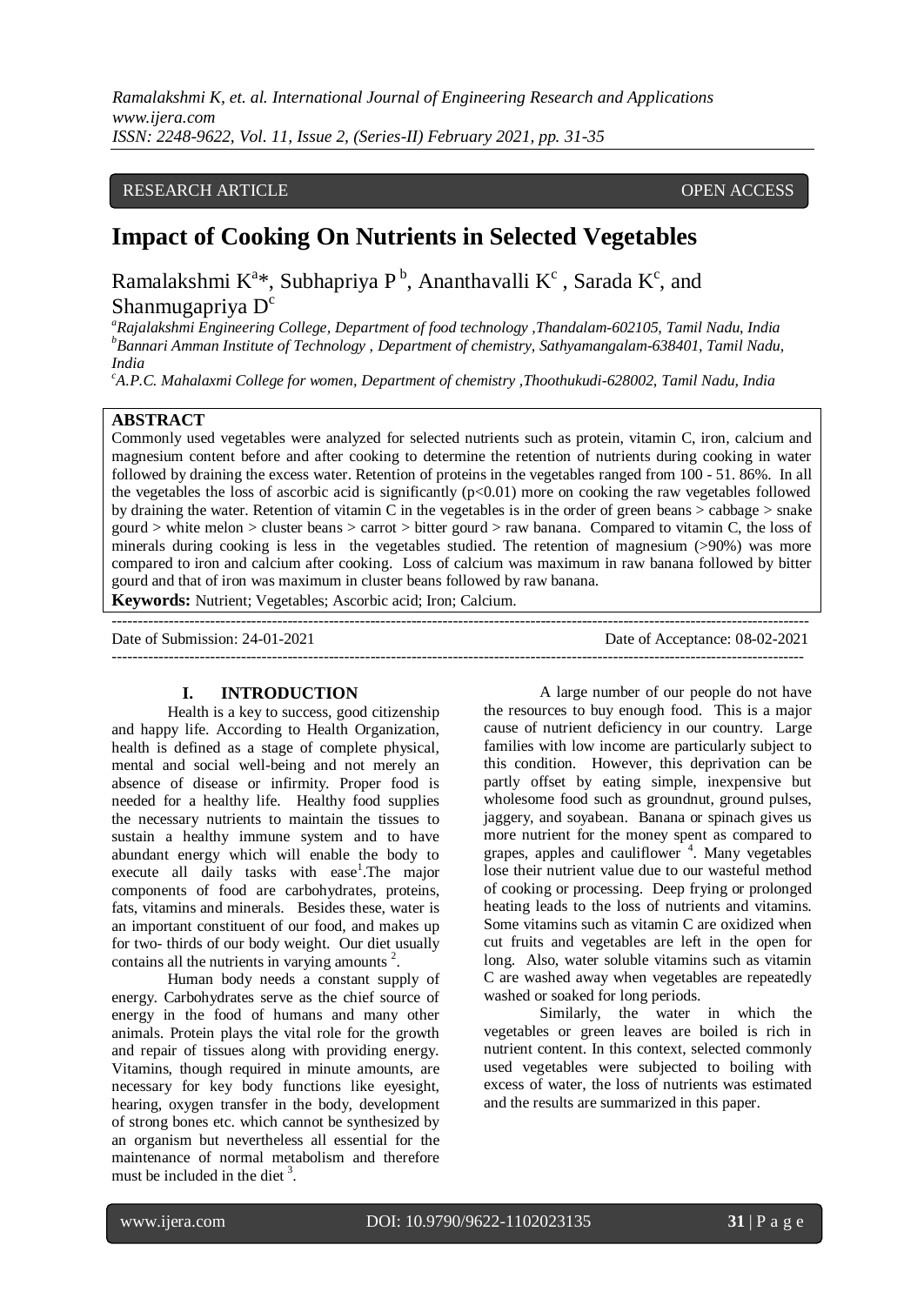*Ramalakshmi K, et. al. International Journal of Engineering Research and Applications www.ijera.com ISSN: 2248-9622, Vol. 11, Issue 2, (Series-II) February 2021, pp. 31-35*

### **II. MATERIALS AND METHODS**

Good quality fresh, young and tender vegetables were purchased from the local market in Thoothukudi, TamilNadu. The vegetables such as bitter gourd (*Momordica charantia*), snake gourd (*Trichosanthes cucumerina*), green beans (*Phaseolus vulgaris*), cluster beans (*Cyamopsis tetragonolobus*), cabbage (*Brassica oleracea*), Carrot (*Daucus carota*), white melon (Cucumis melo), raw banana (*Musa paradisiaca)* were cut into pieces of 1 cm length and kept in the airtight container till use. The solvents and chemicals were procured from Merck, Mumbai, India.

### *2.1 Preparation of the extract*

The selected vegetables (10 g) were added to boiling water (100 ml) and allowed to stand for 15 min. The contents were removed from the heat sources and drained. The drained water (filtrate) was analyzed for the nutrients.

#### *2.2 Parameters analysed*

The vegetables and the extracts were analyzed for the following quality parameters.

Protein content was estimated by Lowry's method using peptone as a standard protein. Sample solution (4 ml) was treated with a mixture of Fehlings A and B (5.5 ml) and then Folin Ciocalteau reagent (0.5 ml) and allowed to stand at room temperature for 30 min. Optical density of the solution was measured at 640 nm<sup>5</sup>.

Vitamin C was analyzed using an oxidizing agent 2,6-dichloroindophenol dye. An equal quantity of experimental solution and oxalic acid (3%) was mixed thoroughly and titrated against dye solution (100 mg dye and 84 mg of NaHCO<sub>3</sub> in 100 ml water) to get the end point of pink color which exists atleast for 10 seconds<sup>5</sup>.

Iron content of the samples were estimated by o-phenathroline method in which  $Fe<sup>3+</sup>$  was reduced to  $Fe^{2+}$  by NH<sub>2</sub>OH.HCl. pH of the extract was made acidic by the addition of sodium acetate. o-phenathroline solution was added and the optical density was measured at 510 nm. Ferrous ammonium sulphate was used as standard for the estimation of iron and the total amount of iron present in the sample was calculated <sup>6</sup>.

Calcium and magnesium were estimated by titrimetric method using EDTA reagent <sup>5</sup>. Sample solutions were treated with ammonia buffer and titrated against standardized EDTA with Eriochrome black T as an indicator. Volume of EDTA consumed was noted when colour of the indicator changed from pink to blue and calculated as total calcium and magnesium. Calcium was estimated by treating the sample solution with NaOH and titrated against EDTA using P&R (Pattinsons and Reeder)

indicator. Magnesium was calculated by subtracting calcium from the total amount of calcium and magnesium<sup>7</sup>.

#### *2.3 Statistical analysis*

The experiments were carried out in triplicate. The results are expressed as mean with standard deviation. The significant difference between the mean values are tested by student 't' test at 1% and 5% level wherever needed.

### **III. RESULTS AND DISCUSSION**

Cooking, which is important in food processing, can be both detrimental and beneficial to the nutrient content of food. Excessive losses however, can be reduced through careful prepreparation and during the cooking process. The loss of nutrients on cooking depends on the temperature, duration of cooking and the nutrient involved. Loss of protein and carbohydrate during cooking is generally small <sup>8</sup>.

Proteins are present in all living matter indicating that they have very important functions. Since protein is indispensable for building new tissue, the need for adequate amounts is especially important during the growing years of childhood and adolescence. Food and Nutrition Board of the National Research Council has declared the daily requirement of protein to 56 gm for men and 46 gm for women in the latest revision. Scientific evidence proves that some of our major health problems, such as coronary heart disease and certain types of cancer associates with a high animal – protein intake, and more particularly with the high content of saturated fats in these foods.

Loss of protein in the vegetables ranged from 0-48.14% during cooking the vegetables in water followed by draining the excess water (Table. 1). Raw plantain experienced more loss of proteins compared to all the vegetables. There is no change in protein content in snake gourd and melon even after cooking (Fig.1). In general loss of protein and carbohydrate during cooking was generally small compared to other nutrients. In general proteins are not lost in cooking however they get denatured if the food materials are overcooked<sup>9</sup>.

It is known that cutting vegetables into small pieces, exposing them to air and cooking results in loss of vitamins particularly vitamin C  $^{10}$ . In all the vegetables the loss of ascorbic acid was more than 75% (Fig. 1). Though vitamin C content was more in cabbage and bitter gourd, cooking led to the loss of 75.87 and 89.18% respectively which were similar to the values reported  $11$  in both unbalanced and blanched bitter gourd slices.

The vitamin C content in the raw and cooked carrot was 11.09 and 1.33 mg/100 g, similar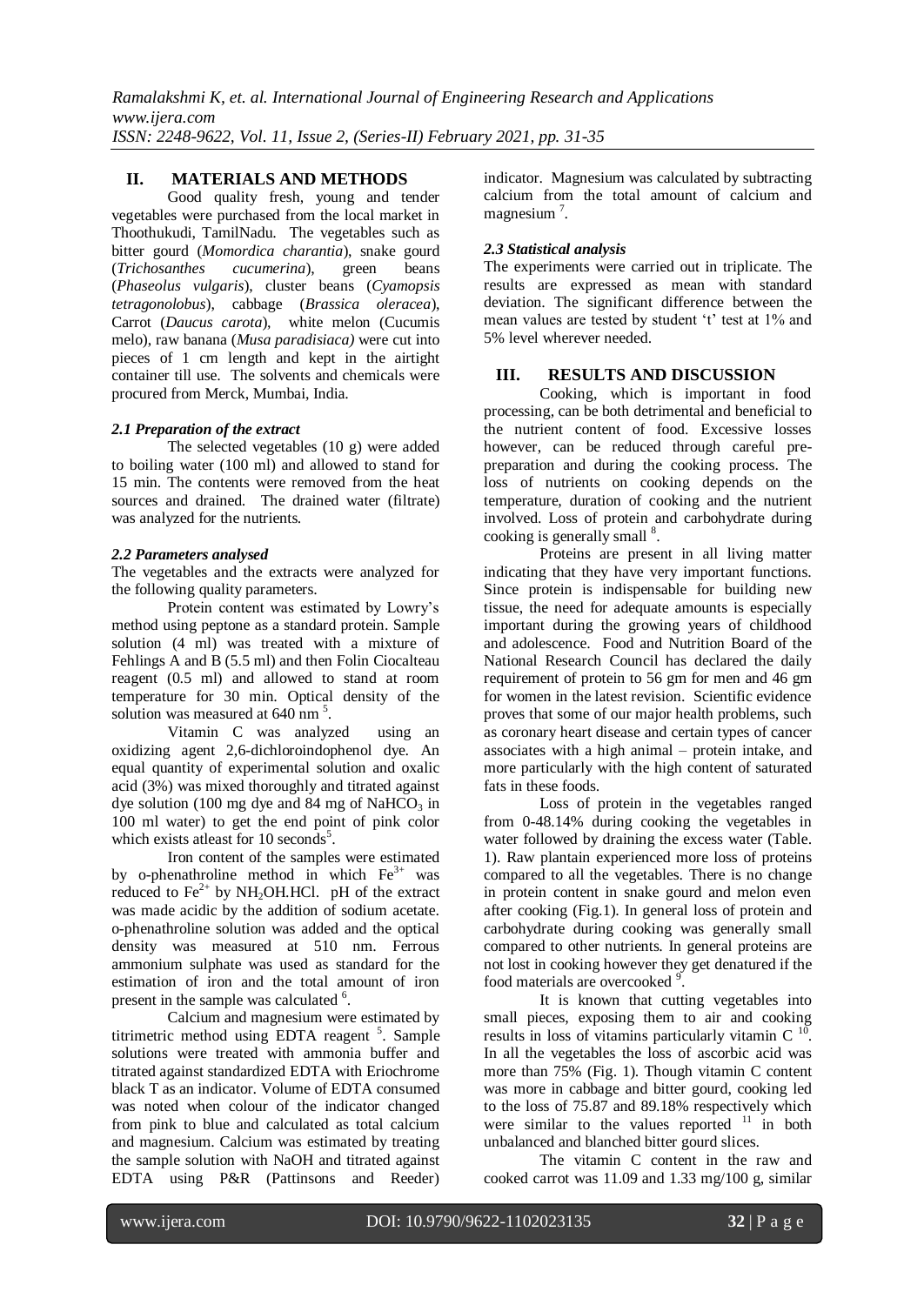to the values observed by earlier works  $10$ . In general, water soluble vitamins are lost during cooking and the loss depends on the quantity of water, the surface area to volume ratio and the time of cooking  $12$ . Vitamin C is easily destroyed by cooking and also by exposure to light and air. Retention of vitamin C in the vegetables is in the following order - green beans  $>$  cabbage  $>$  snake gourd  $>$  white melon  $>$  cluster beans  $>$  carrot  $>$ bitter gourd  $>$  plantain. It is also reported that though raw banana is one of the good source of vitamin C, its loss was more than 70% during preparing banana flour <sup>13</sup>.

Minerals such as calcium, zinc and potassium are needed by the body for a number of processes such as breaking down, digesting and releasing energy from food, strengthening bones, nails and teeth and regulating fluid and cholesterol in the body. Calcium, iron and zinc are the most commonly deficient minerals in the diets of infants and children in many developing countries. The principal minerals in foods that are lost during cooking are the salts of sodium, potassium, calcium, magnesium, phosphorus, sulfur, iron, chlorine and iodine<sup>3</sup>.

Compared to vitamin C the loss of minerals during cooking of vegetables is less in all the vegetables studied. The retention of magnesium (>90%) in the vegetables was more compared to iron and calcium after cooking (Table 2  $\&$  Fig 1). Loss of calcium was maximum in raw banana followed by bitter gourd and that of iron was maximum in cluster beans followed by raw banana. In general salts of calcium are not as soluble as the other salts of sodium and potassium and loss of calcium is about one-fourth of the total calcium of the food<sup>1</sup>. Peterson et al reported that loss of calcium was about 30% of the total calcium, using medium and large quantities of water for cooking vegetables<sup>14</sup>. Magnesium salts are more soluble than those of calcium<sup>15</sup>. However; Shahnaz et al reported the loss of calcium (32.15%) was more than the loss of magnesium  $(14. 96%)$  in bitter gourd  $8$ . In vegetables, the solubility of most of the mineral salts increases with [increasing](http://chestofbooks.com/food/science/Experimental-Cookery/Increasing-And-Lessening-The-Degree-Of-Dispersion-Of-Substan.html) temperature of the water. Also, the loss of calcium depends on the nature of water which was used for cooking <sup>16</sup>.

### **IV. CONCLUSION**

Cooking is not only an art of culinary process but also a source of nutrition, taste and good health. Cooking often leads to destruction of some amount of nutrients. From the results, it is concluded that though there is not much loss of protein during cooking, over cooking may lead to denaturation. Vitamin C, the water soluble vitamin is enormously lost on cooking the vegetable with excess water. Minerals leach out from vegetables but their loss is lesser than vitamins. Excessive losses however, can be reduced through careful pre-preparation, proper cooking methods and avoiding the draining of excess water.

#### **REFERENCES**

- [1]. Bernard L.O., Daniel M., Mona O., Influence of cooking procedure upon retention of vitamins and minerals in vegetables. *[J Food](http://www3.interscience.wiley.com/journal/118509799/home)  [Sci.](http://www3.interscience.wiley.com/journal/118509799/home),* **8**, 115- 122**[\(2](http://www3.interscience.wiley.com/journal/119795120/issue)006)**.
- [2]. Jean Sinpson .I., Home practices and the nutritive value of fruits and vegetables., *[J](http://www3.interscience.wiley.com/journal/118509799/home)  [Food Sci.](http://www3.interscience.wiley.com/journal/118509799/home),* **[8\(5\)](http://www3.interscience.wiley.com/journal/119795144/issue)**, 353-376 **(2006)**
- [3]. Susan M., Grayscott D., Chen J.J., Bergman C., Review of the dietary reference intake for calcium: Where do we go from here?, CRC Crit. *Rev Food Sci Nutri*,**48**, 378-384**(2008)**.
- [4]. Selman J.D., Vitamin retention during blanching of vegetables, *Food Chem .,* **9**,137- 147**(1994)**. Ranganna S., Hand Book of Analysis and Quality Control for fruit and Vegetable Products, Tata McGraw-Hill, New Delhi, **(1985)**.
- [5]. Official Methods of Analysis  $(AOAC) 14<sup>th</sup>$ Edn, Association of Analytical Chemist, Inc., USA,**(1984).**
- [6]. Kramer A., Twigg B.A., Quality Control for the Food Industry, 3<sup>rd</sup> Edn, The AVI Pub. Co., New York,**2(1973).**
- [7]. Shahnaz A., Khan K.M., Munir A.S., Muhammad S., Effect of Peeling and Cooking on Nutrients in Vegetables. *Pakistan J Nutri.*, **2,**189-191**(2003)**.
- [8]. Habiba R.A.,Changes in anti-nutrients, protein solubility, digestibility, and HClextractability of ash and phosphorus in vegetable peas as affected by cooking methods, *Food Chem.,* **77**,187–192 **(2002)**.
- [9]. Bernhardt S., Schlich E ., Impact of different cooking methods on food quality: Retention of lipophilic vitamins in fresh and frozen vegetables*. J Food Engg.,* **77(2),** 327- 333**(2006)**.
- [10]. Myojin C., Enami N., Nagata A., amaguchiT.Y, Takamura H., Matoba T., Changes in the radical-scavenging activity of bitter gourd (*Momordica charantia* L.) during freezing and frozen storage with or without blanching, *J Food Sci.,* **73**,C546 - C550**(2008)**.
- [11]. Szamosi C.S., Nemethy U.H., Balazs G., EStefanovits B., Nutritional values of traditional open-pollinated melon (Cucumis melo L.) and watermelon (Citrullus lanatus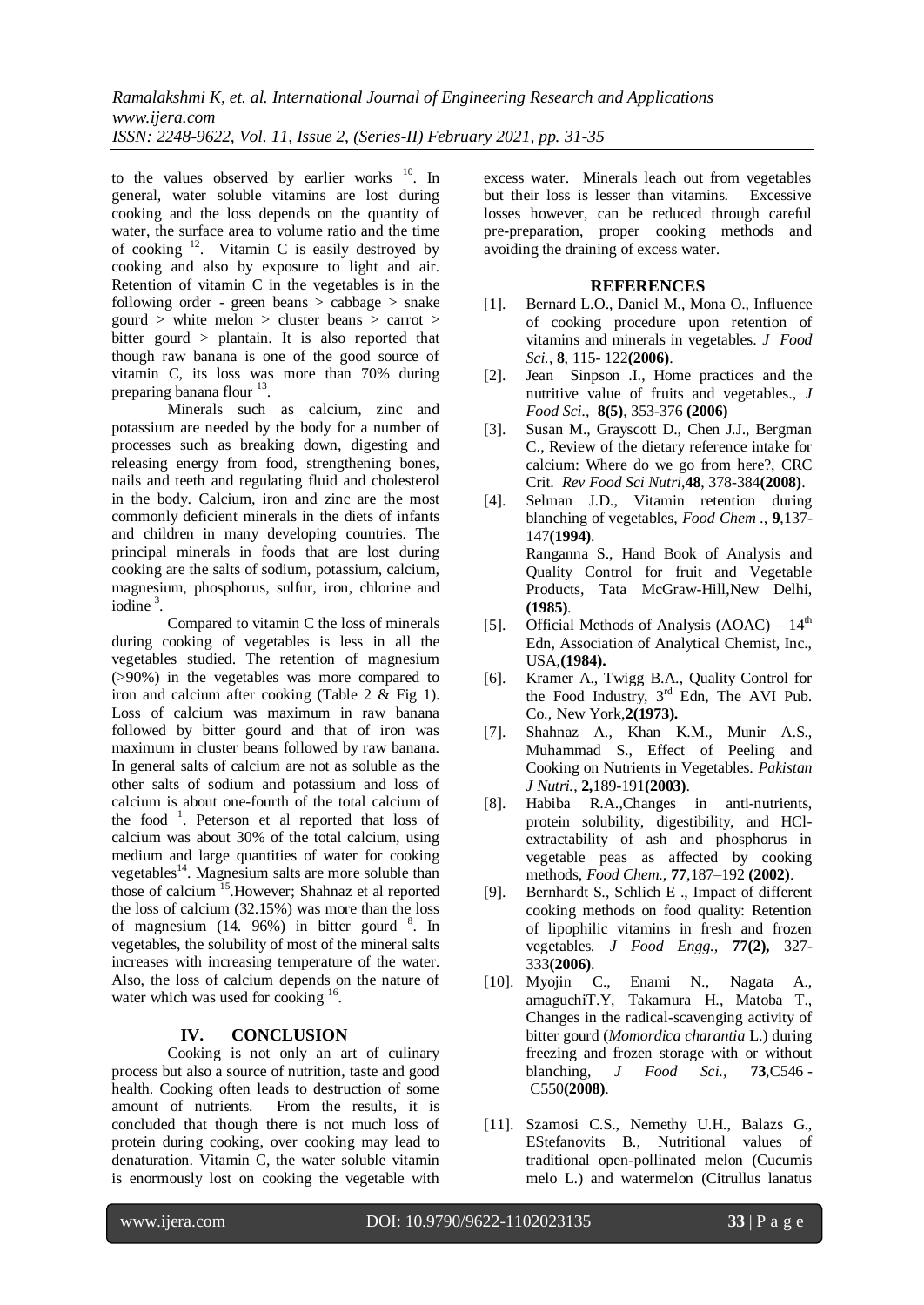*Ramalakshmi K, et. al. International Journal of Engineering Research and Applications www.ijera.com ISSN: 2248-9622, Vol. 11, Issue 2, (Series-II) February 2021, pp. 31-35*

[Thumb]) varieties. *Int J Horti Sci.,* **13**, 29– 31**(2007)**

- [12]. Suntharalingam S., Ravindran G., Physical and biochemical properties of green banana flour. *[Plant Foods Hum Nutr](http://www.springerlink.com/content/102980/?p=5ff29c2a63b0402598f592c5442782ea&pi=0)*, **[43\(1\)](http://www.springerlink.com/content/102980/?p=5ff29c2a63b0402598f592c5442782ea&pi=0)** ,19- 27**(1993)**.
- [13]. Peterson W.H., Elvehjem Jamison C.A., Lida A.,Variations in the mineral content of

cabbage and sauerkraut. Soil Science **20**,451- 457,(**1925**).

- [14]. Greger J.L., Marhefka S., Geissler A.H.,Magnesium content of selected foods,*[J](http://www3.interscience.wiley.com/journal/118509799/home)  [Food Sci.](http://www3.interscience.wiley.com/journal/118509799/home),* **[43\(5\)](http://www3.interscience.wiley.com/journal/119614049/issue),** 1610–1612, **(2006)**.
- [15]. Isabel N., Evelyn G., Halliday. Influence of calcium in cooking water upon mineral content of vegetables., *J Food Sci.,* **2**,499- 503**(2006)**.



Figure. 1. Loss of nutrients during cooking vegetables

\*\* significantly different (p<0.01)

\* significantly different (p<0.05)

| Table 1. Nutrients in fresh vegetables and in the drained extract |  |  |  |  |
|-------------------------------------------------------------------|--|--|--|--|
|-------------------------------------------------------------------|--|--|--|--|

| Vegetables    | pH of the | Protein $g/100g$ |                 | L-ascorbic acid mg/ $100g$ |                  |  |  |
|---------------|-----------|------------------|-----------------|----------------------------|------------------|--|--|
|               | extract   | fresh            | extract         | fresh                      | extract          |  |  |
| Snake gourd   | 7.75      | $0.51 \pm 0.02$  | traces          | $11.99 \pm 0.05$           | $9.49 \pm 0.03$  |  |  |
| Bitter gourd  | 7.67      | $1.01 \pm 0.03$  | traces          | $35.40\pm0.45$             | $31.57 \pm 0.03$ |  |  |
| Green beans   | 7.42      | $1.82 \pm 0.03$  | $0.39+0.04$     | $18.11 \pm 0.25$           | $13.66 \pm 0.05$ |  |  |
| Cluster beans | 7.31      | $1.15 \pm 0.03$  | $0.39 \pm 0.03$ | $24.92 \pm 0.05$           | $21.92 \pm 0.04$ |  |  |
| Cabbage       | 6.94      | $3.26 \pm 0.04$  | $0.35 \pm 0.03$ | $36.61 \pm 0.40$           | $27.77 \pm 0.06$ |  |  |
| Carrot        | 7.37      | $1.28 \pm 0.03$  | $0.24 + 0.04$   | $11.09 \pm 0.05$           | $9.76 \pm 0.05$  |  |  |
| White melon   | 7.20      | $0.98 + 0.04$    | <b>Traces</b>   | $0.99 \pm 0.05$            | $0.86 \pm 0.05$  |  |  |
| Raw banana    | 7.44      | $1.89 \pm 0.07$  | $0.91 \pm 0.03$ | $19.19 \pm 0.02$           | $18.53 \pm 0.03$ |  |  |

Values are mean  $\pm$  SD of triplicates